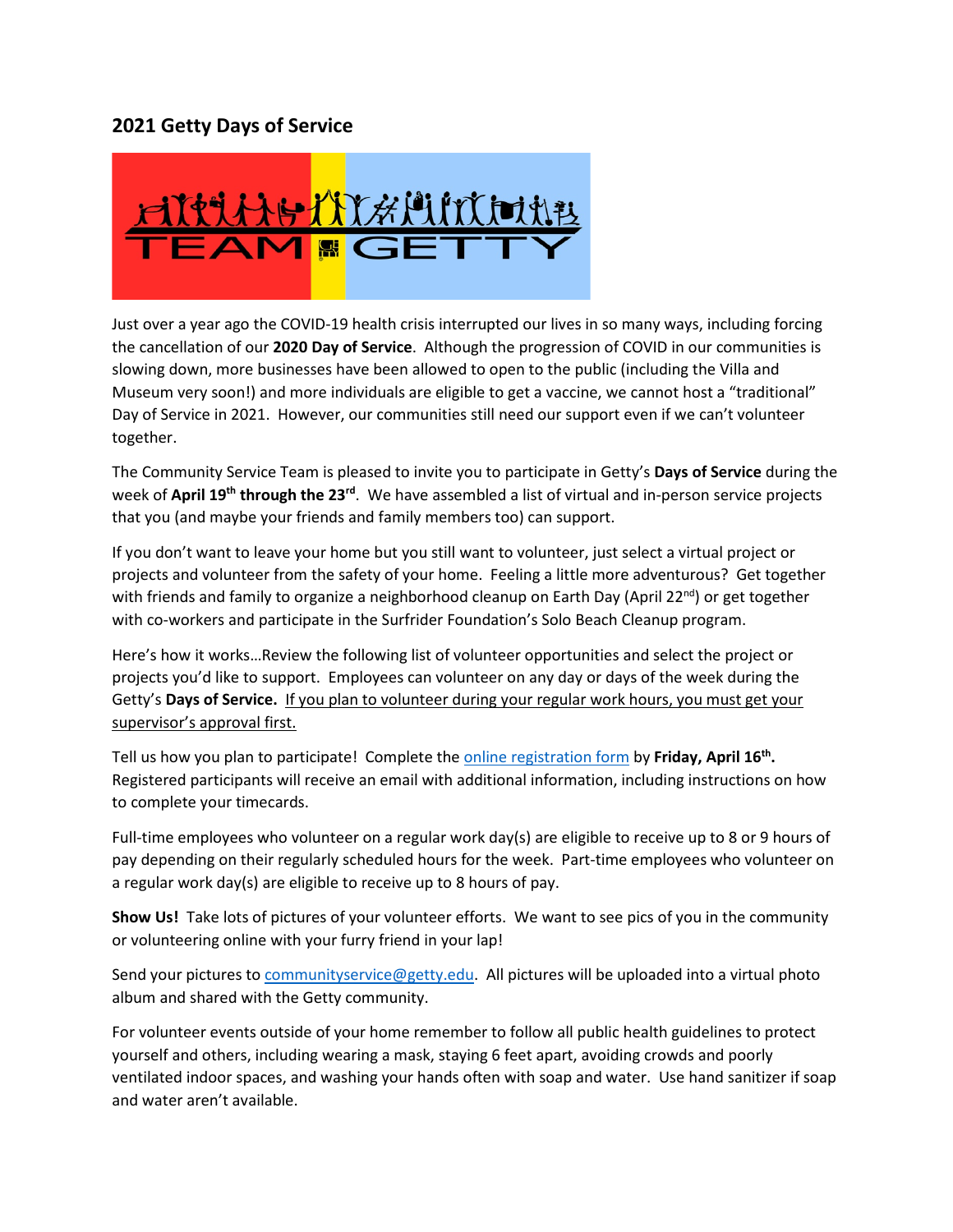## **Community Projects**



**Solo Beach Cleanup -** The Surfrider Foundation is dedicated to the protection and enjoyment of the world's ocean, waves and beaches, for all people, through a powerful activist network.

Supporting this organization in a safe way can be through a solo beach cleanup you can do with your family, household or coordinated within your department following CDC health and social distancing guidance, local beach access restrictions, and EPA recommendations for properly discarding used PPE items. Guidelines for the solo beach cleanup can be found [here.](https://www.surfrider.org/coastal-blog/entry/solo-beach-cleanup-guidelines) Participants are responsible for providing their own supplies and equipment.

You are encouraged to fill out a beach cleanup data card and submit to the Surfrider Foundation to help contribute to plastic pollution research. [English data card](https://la.surfrider.org/wp-content/uploads/2020/07/SFLA-SoloBeachCleanup-Data-Card.pdf) [Spanish data card](https://la.surfrider.org/wp-content/uploads/2020/09/SFLA-ASolasLimpiezaCostera-Tarjeta-de-datos-.pdf)

For specific questions, you can contact the LA Chapter at [info@surfrider.org](mailto:info@surfrider.org) or visit their [website.](https://la.surfrider.org/contact/)



to come together to plant and care for trees, harvest the rain and renew depleted landscapes.

Each week TreePeople volunteers plant and care for trees throughout Los Angeles, remove invasive species and maintain projects throughout Southern California.

Additional information regarding volunteer events and guidelines can be foun[d here.](https://www.treepeople.org/volunteer/) TreePeople volunteer events follow all public health guidelines, including mandatory face masks and physical distancing.

For specific questions regarding volunteer opportunities, email [volunteer@treepeople.org](mailto:volunteer@treepeople.org) or visit their [website.](https://www.treepeople.org/)



**Organize a neighborhood Clean-Up Day –** Be proactive in taking care of where you live. Have a clean-up day where you (and your quarantine pod) can go around your own block and pick up trash. Invite your neighbors for an afternoon of social distancing trash pick-up. Pay attention to lawns, bushes and gutters. This is where most trash tends to collect. Take pictures of your project area, the final trash bag count and estimated weight, and or the most funny/awkward trash you find along the way.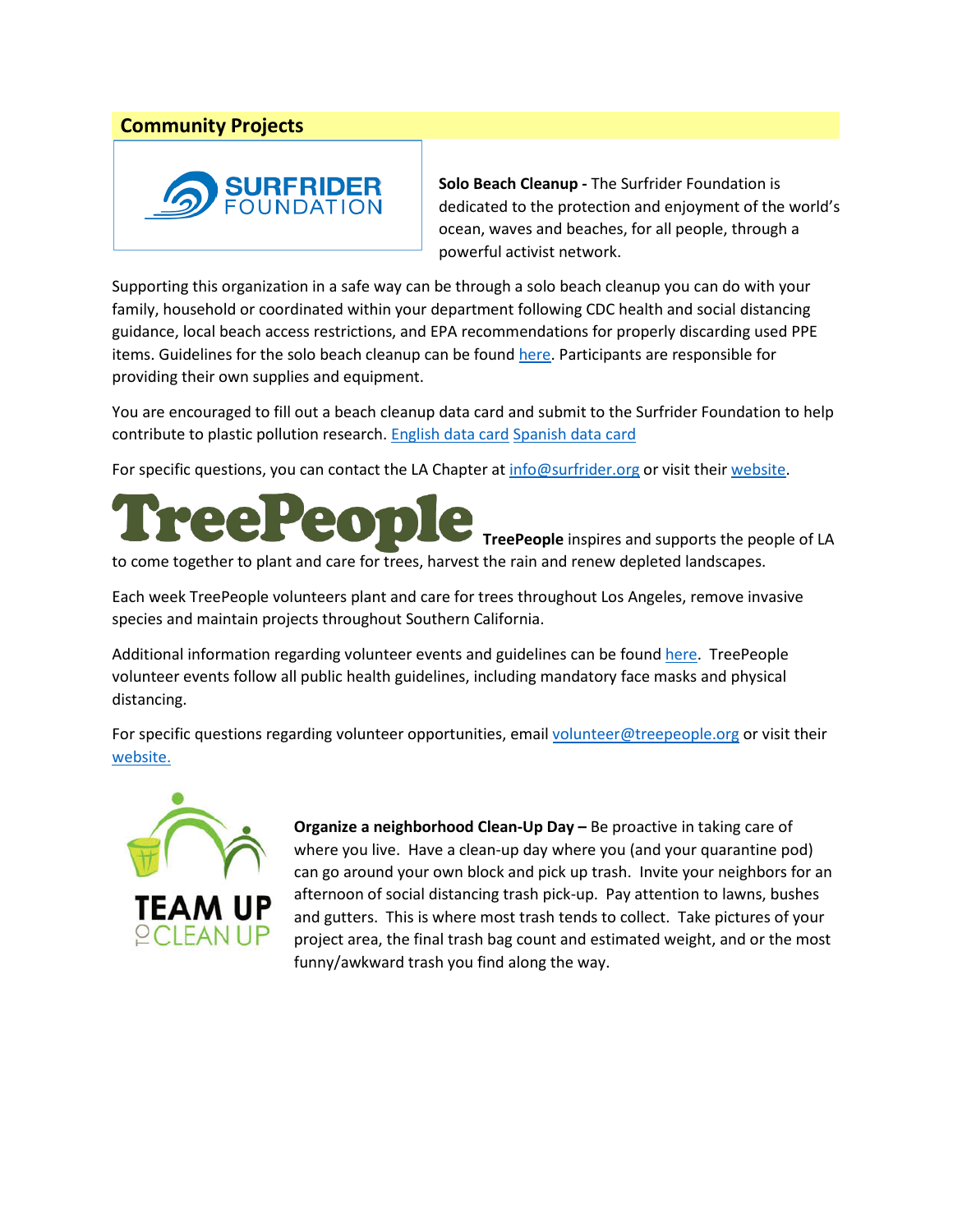

**Donate textiles to be repurposed -** SUAY is creating a culture of community and reuse.

<https://suayla.com/pages/suay-sos> SUAY accepts clothing and textile donations (even if they have holes or stains) Wednesday - Sunday,

noon to 3PM! Pleas[e click here](https://suay.simplybook.me/v2/#book/service/1) to schedule your drop-off time.

## **Virtual Projects**



**Invited Getty staff will participate in virtual career fairs with middle school and high school students.** Staff will share their personal career paths through presentations highlighting their

specialized training, unique work spaces and the honorable work being done at the Getty. The goal of this project is to help students connect what they're learning in school with the workplace by introducing students to the jobs available in their community.

## VaccinateCA

[VaccinateCA](https://www.vaccinateca.com/) is a community-run website that tracks the availability of COVID-19 vaccines in California. Volunteers call hospitals, pharmacies and other health care providers daily to gather information about vaccine availability, eligibility and appointment procedures. The website then publishes the information and allows users to search for vaccination sites by region, county or within a set radius of their ZIP code. They need help calling hospitals, pharmacies and other health care providers. All volunteer opportunities are "work from home." Please visit their [Volunteer](https://airtable.com/shrdDabBhmG0l9mO0) page for more information on how to volunteer.



Help transcribe Library of Congress documents. Volunteer-created transcriptions will be published on loc.gov to improve search, access, and discovery of these pages from history. Documents are transcribed by volunteers. Other volunteers review these transcriptions to ensure they

are complete and accurate.<https://crowd.loc.gov/help-center/welcome-guide/>

**Los Angeles Library of Congress: Help Transcribe American Indian Resource Center (AIRC) Letters** This collection is held by LA County Library's American Indian Resource Center. They've digitized these documents, but need your help to make them truly useful for everyone! Your work to transcribe and proofread these documents will help turn 19th-century handwriting into readable text that can be searched and analyzed. Review the steps in this link to get started! <https://lacountylibrary.org/transcribe-letters/>